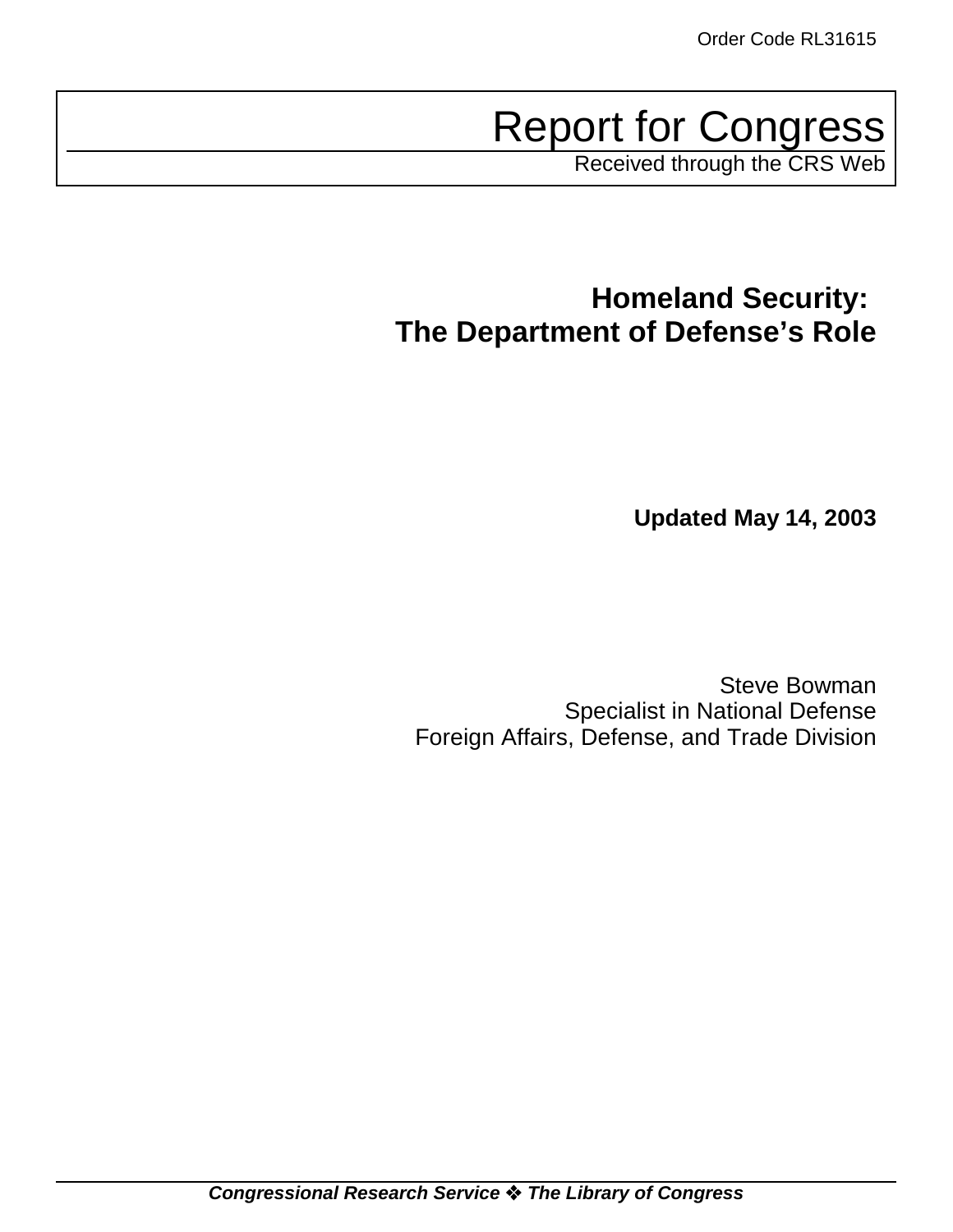# Homeland Security: The Department of Defense's Role

## **Summary**

For over a century the U.S. military has focused on expeditionary warfare overseas. Its participation in domestic operations has been sporadic and generally in response to natural disasters. With the heightened concern about large-scale terrorism, have come efforts to involve DOD more closely with federal, state and local agencies in their homeland security activities. DOD resources are unique in the government, both in their size and capabilities, and can be applied to both deter and respond to terrorist acts. While the DOD leadership is ready and willing to play a supporting role in these efforts, it wishes to maintain overseas military operations as the Department's primary focus, and avoid an drain of fiscal, materiel, and personnel resources to the homeland security mission.

In response to the increased focus on homeland security, on October 1, 2002, DOD activated a new combatant command, Northern Command or NORTHCOM.. Exactly how DOD and a new DHS will establish and maintain coordination and cooperation remains to be seen. Legislation creating the DHS (P.L. 107-296) is silent on this question, and details on the new NORTHCOM are scarce.

The intelligence collection and analysis capabilities within the Department of Defense are a substantial portion of the United States' national intelligence assets. They include the National Security Agency, the National Reconnaissance Office, the National Imagery and Mapping Agency, the Defense Intelligence Agency, and the intelligence and security branches of the individual armed services. Consequently, the means and extent of cooperation/coordination between DOD and the new DHS will be of great importance to the success of DHS's efforts to provide comprehensive intelligence analysis.

The Department of Defense, with its active duty and reserve forces, and the potential of federalizing National Guard units, has the largest and most diversified personnel assets in the Federal Government. As was demonstrated in the months after the September 2001 terrorist attacks, they can be used in a variety of security and emergency response roles. In particular, the Department of Defense remains the greatest federal repository of resources for responding to a chemical, biological, radiological, or nuclear (CBRN) incident. It is anticipated that civilian authorities will eventually develop better capabilities to deal with CBRN incidents, however for the foreseeable future there will be continued reliance upon DOD assets.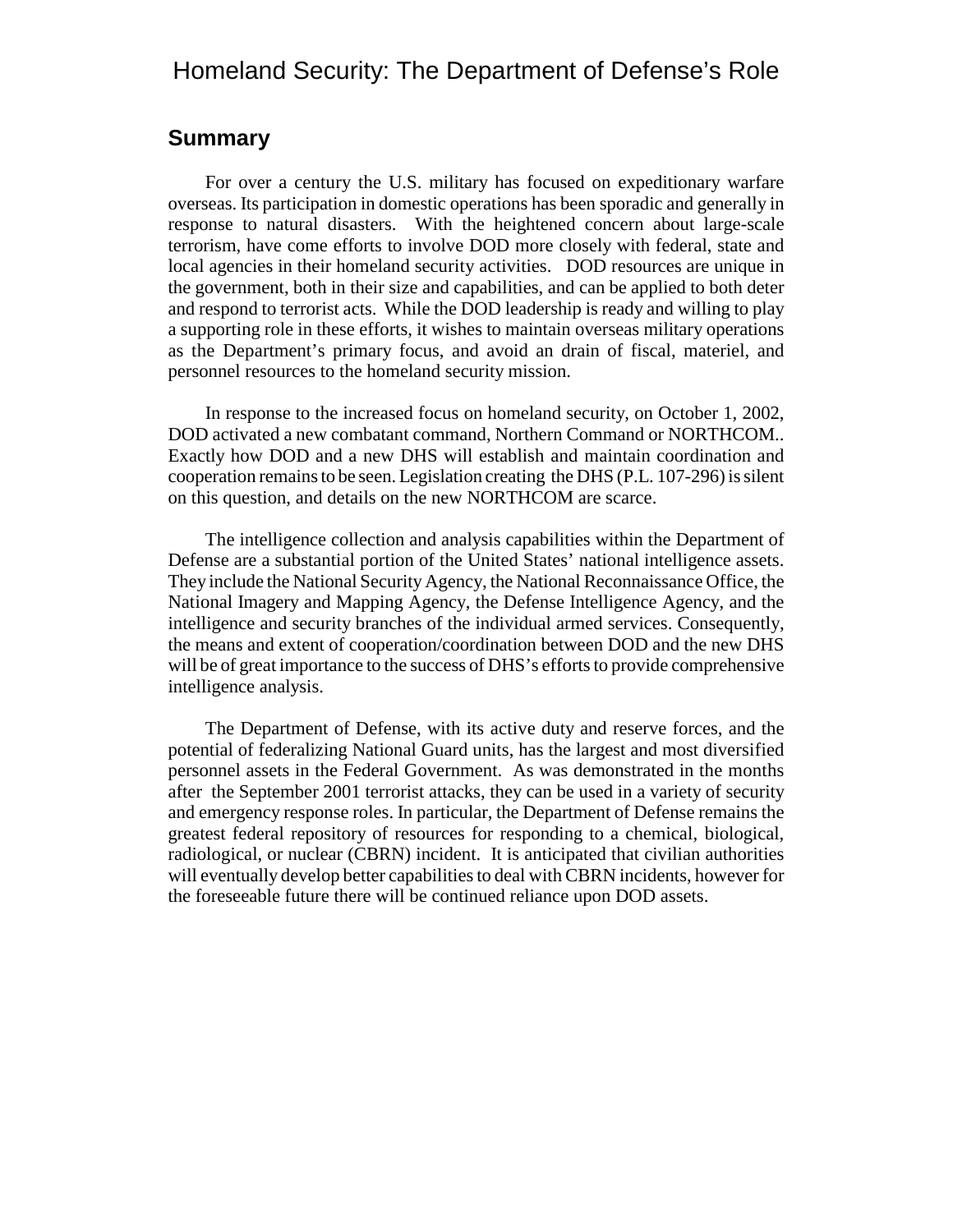# **Contents**

| Chemical, Biological, Radiological, and Nuclear Incident Response 5 |
|---------------------------------------------------------------------|
|                                                                     |
| National Guard Weapons of Mass Destruction-Civil Support Teams 6    |
|                                                                     |
| U.S. Marine Corps Chemical-Biological Incident Response Force 6     |
|                                                                     |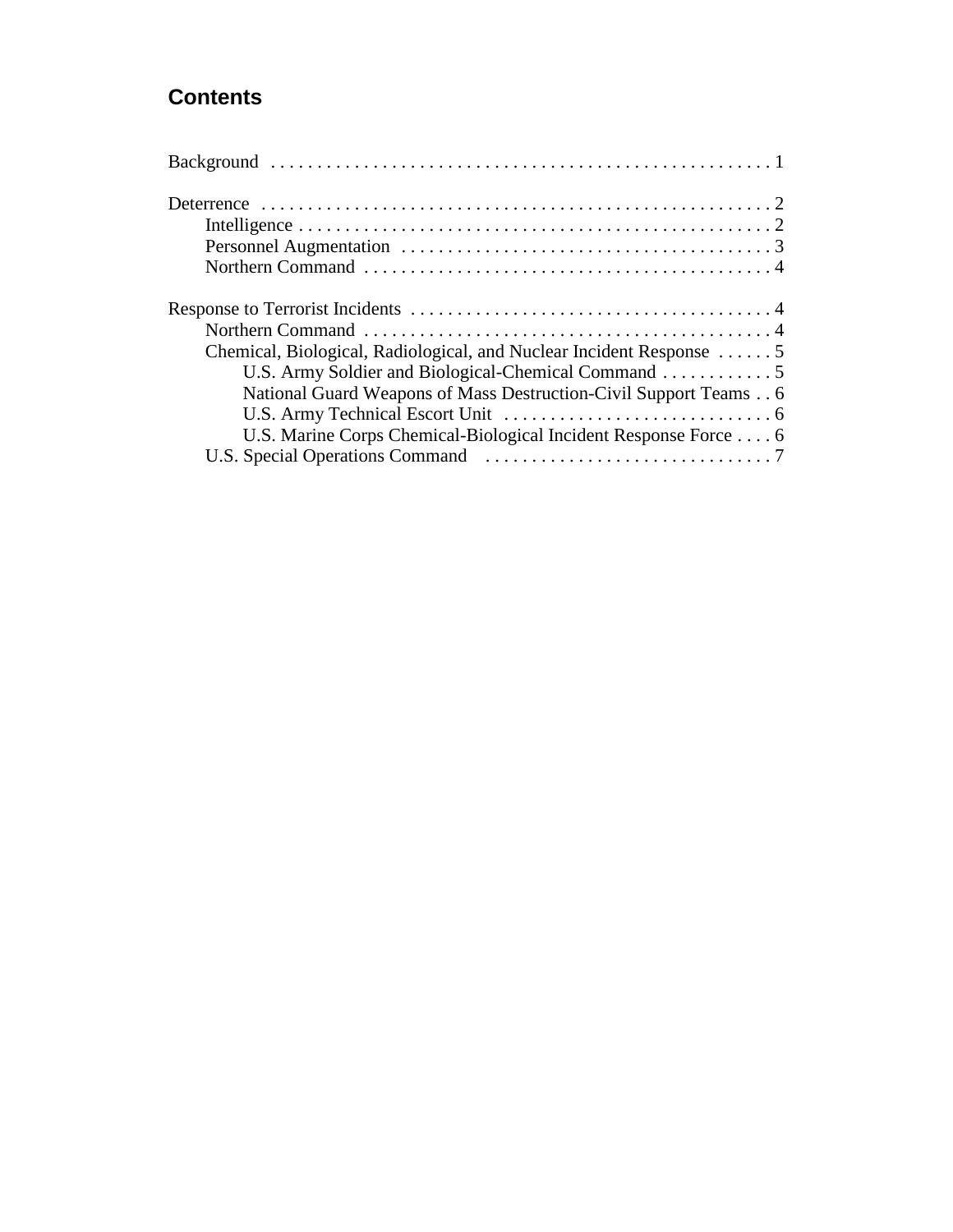# Homeland Security: The Department of Defense's Role

# **Background**

For over a century the U.S. military has focused on expeditionary warfare overseas. Its participation in domestic operations has been sporadic and generally in response to natural disasters. With the heightened concern about large-scale terrorism, have come efforts to involve DOD more closely with federal, state and local agencies in their homeland security activities. DOD resources are unique in the government, both in their size and capabilities, and can be applied to both deter and respond to terrorist acts. While the DOD leadership is ready and willing to play a supporting role in these efforts, it wishes to maintain overseas military operations as the Department's primary focus, and avoid an inadvertent drain of fiscal, materiel, and personnel resources to the homeland security mission. In addition, longstanding reservations about the use of military forces domestically, and the consequent statutory limitations on their use, remain strong considerations. Secretary Rumsfeld stated before the House Select Committee on Homeland Security, there are three types of situations when DOD resources are called upon to assist civilian authorities: 1) extraordinary circumstances that require traditional military missions, such as combat air patrols; 2) emergency circumstances of catastrophic nature resulting from terrorist attack or natural disaster; and 3) provision of security assistance at National Security Special Events, such as the Olympics.<sup>1</sup>

The Department of Defense makes a distinction between "homeland security" and "homeland defense" in defining its mission responsibilities. Homeland security is defined as:

a concerted national effort to prevent terrorist attacks within the United States, reduce the vulnerability of the United States to terrorism, and minimize the damage and assist in the recovery from terrorist attacks.

Homeland defense is defined as:

the military protection of United States territory, domestic population, and critical defense infrastructure against external threats and aggression. It also includes routine, steady state activities designed to deter aggressors and to prepare U.S. military forces for action if deterrence fails.

<sup>&</sup>lt;sup>1</sup> For a detailed discussion, see also CRS Report RL-30938, *Terrorism and the Military's Role in Domestic Crisis Management: Background and Issues for Congress*.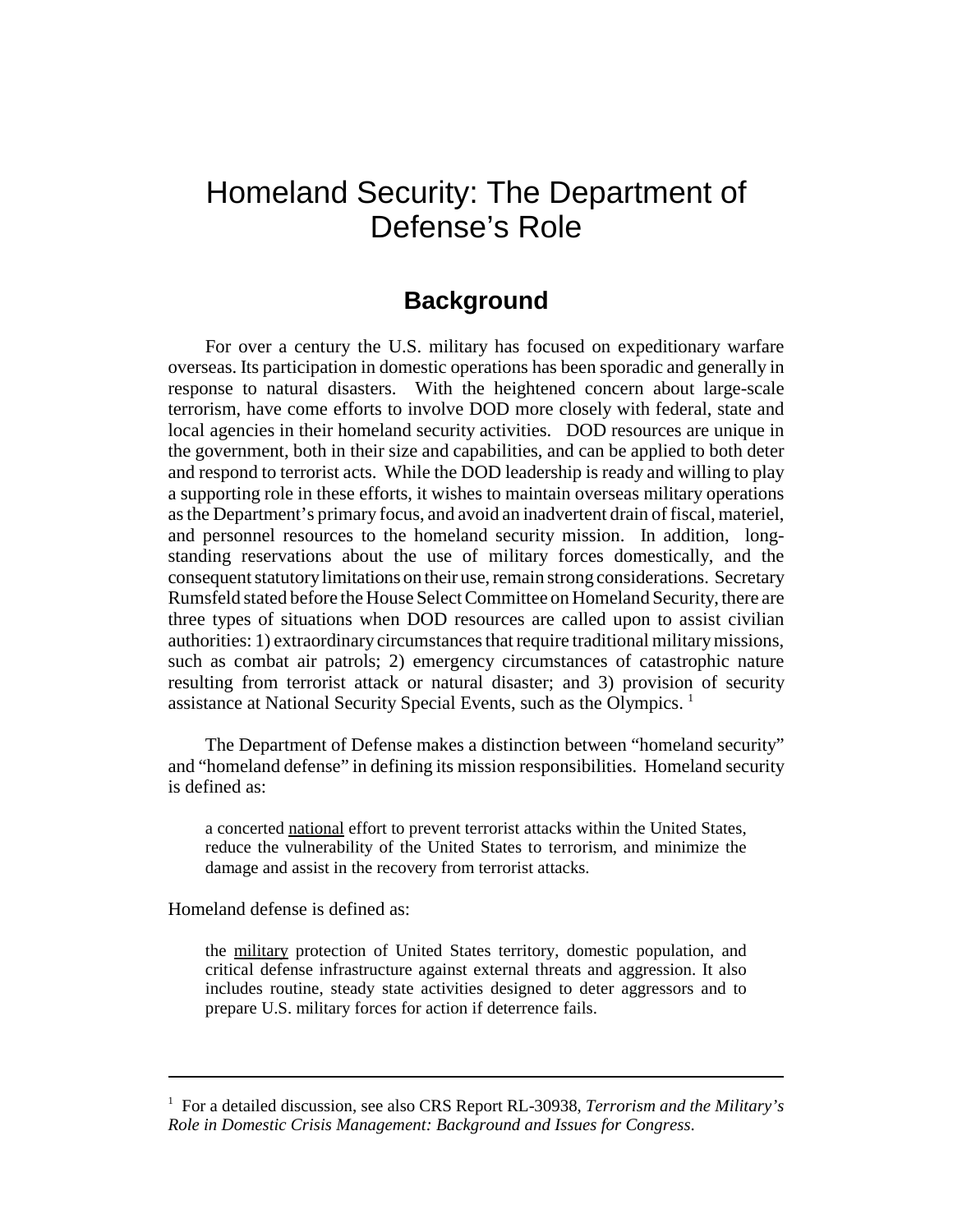In the context of homeland security, DOD will operate only in support of a civilian lead federal agency when needed, while the larger area of homeland defense it views as its primary mission. Pursuant to the DOD FY2003 authorizing legislation (P.L. 107-314, Sec. 902), DOD has created the Assistant Secretary of Defense for Homeland Defense who is charged with leading the department's activities in homeland defense and security. This office will also serve as Secretary of Defense's liaison with the staffs of a new Department of Homeland Security, the National Security Council, and the White House's Office

In general, DOD's contributions to homeland security can be divided into two general areas: deterrence, and response. Under these categories are a variety of activities and capabilities that can contribute directly or indirectly to improved homeland security.

## **Deterrence**

#### **Intelligence**

The intelligence collection and analysis capabilities within the Department of Defense are a substantial portion of the United States' national intelligence assets. They include the National Security Agency, the National Reconnaissance Office, the National Imagery and Mapping Agency, the Defense Intelligence Agency, and the intelligence and security branches of the individual armed services. These assets provide communication intercepts, satellite reconnaissance, and human intelligence worldwide. Consequently, the means and extent of cooperation/coordination between DOD and the new DHS will be of great importance to the success of DHS's efforts to provide comprehensive intelligence analysis.

The DHS legislation does not address DOD's intelligence assets specifically. but in establishing the DHS Under-Secretary for Information and Infrastructure Protection, grants the new department

...access to all reports, assessments, and analytical information relating to threats or terrorism in the United States, and to all information concerning infrastructure vulnerabilities....

The DHS legislation does not grant any administrative or tasking authority over DOD intelligence assets, and both specifically states that no provision of the legislation shall be construed as affecting the intelligence authorities of the Secretary of Defense under the National Security Act of 1947. It does, however, create a DHS Intelligence Center, and directs the Secretary of Defense to enter into cooperative agreements with the new DHS to detail to this center "an appropriate number of individuals" from the National Security Agency, National Imagery and Mapping Agency, and the Defense Intelligence Agency.

Reflecting an increasing interest in the organization of DOD's intelligence elements, the FY2003 Defense Authorization Act (P.L. 107-314) creates an Undersecretary for Intelligence. The responsibilities and authorities of this new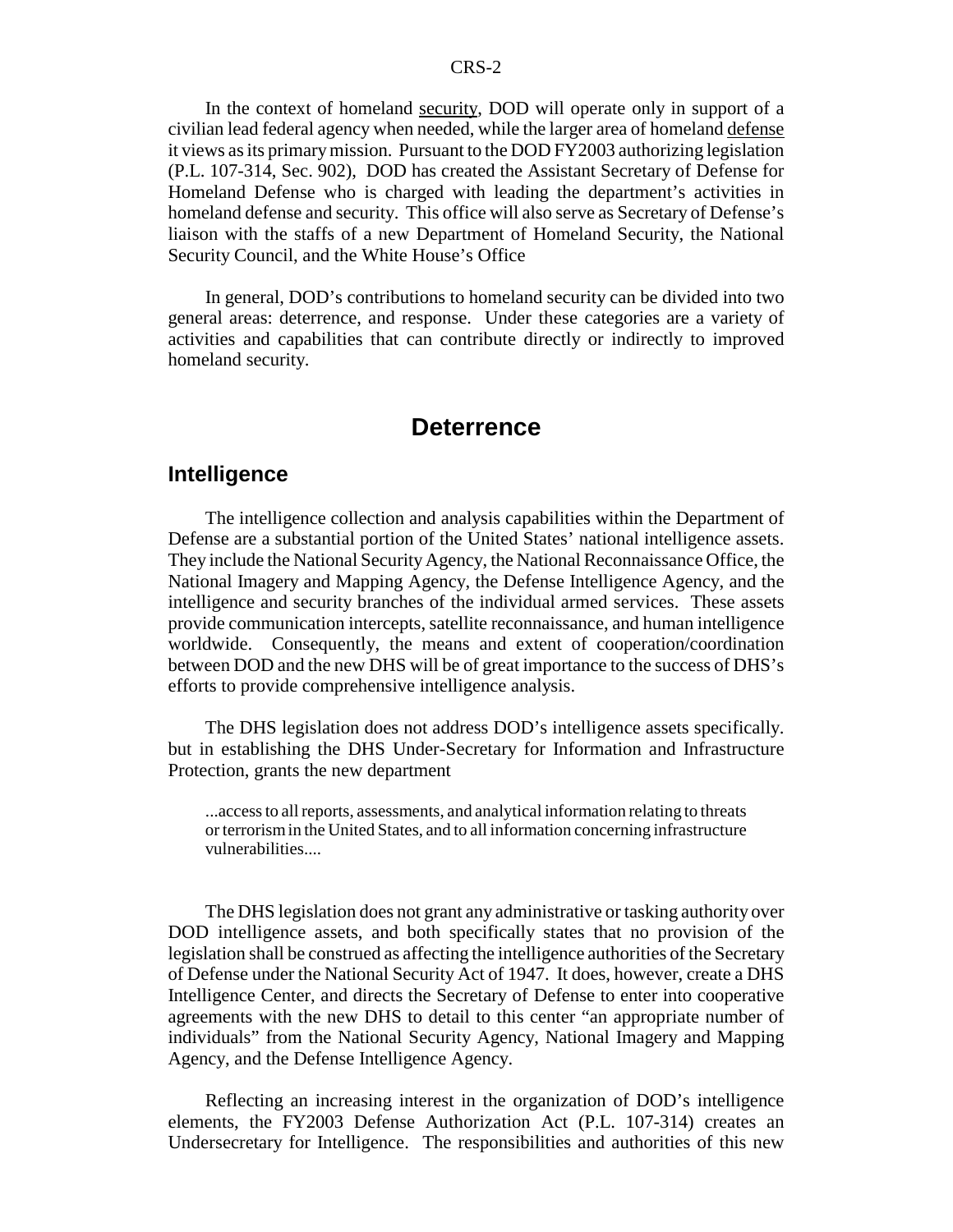office are left to the discretion of the Secretary of Defense, this office will serve as the conduit for information/intelligence sharing with DHS and will oversee personnel detailing agreements.

One area of concern involving intelligence which a new Secretary of Homeland Security will have to resolve is how to fulfill its information-sharing responsibilities to state and local law enforcement and first responders without compromising classified national security information or sources. Providing meaningful and actionable warnings to state and local officials has proven a challenge. Lack of specificity and recommended actions have been the primary criticisms.

#### **Personnel Augmentation**<sup>2</sup>

The Department of Defense, with its active duty and reserve forces, and the option of federalizing National Guard units, has the largest and most diversified personnel assets in the Federal Government. As was demonstrated in the months after the September 2001 terrorist attacks, they can be used in a variety of security roles. The National Guard augmented the border patrol, customs agencies, and airport security personnel, flew air patrols, and provided site security in Washington, DC and New York City. A major concern when armed forces personnel are deployed in these roles under federal command is their remaining within the provisions of the Posse Comitatus Act, which generally prohibits their conducting law enforcement activities such as arrests or search and seizures.<sup>3</sup> Other subjects of controversy have been whether these detailed military personnel should be armed and whether they have had sufficient training in civilian law enforcement procedures.

Currently, it appears that the National Guard will continue to play the major role in homeland security personnel augmentation when needed. Some National Guard officials have expressed concern about increased homeland security responsibilities detracting from its current primary mission of supporting active duty forces in overseas military operations (e.g. peacekeeping in Bosnia). Today's U.S. armed forces organization and war-fighting doctrine rely significantly upon the participation of National Guard and reserve personnel, and it has been questioned whether these requirements could still be met if the homeland security mission predominates.<sup>4</sup> It also must be remembered that National Guard and reserve personnel are primarily part-time "citizen soldiers", and that significantly increased operational activations may well have a negative effect on personnel retention. Reflecting this concern, some National Guard officials have called for an increase in full-time active duty personnel. The National Guard stands at about 57% of its full-time personnel

<sup>2</sup> For more detailed information, see CRS Report RL315-64, *Homeland Security and the Reserves: Threat, Mission, and Force Structure Issues*.

<sup>&</sup>lt;sup>3</sup> There are some statutory exceptions to the prohibition, including anti-drug operations, incidents involving nuclear weapons, and suppressing civil insurrection or unlawful conspiracy. For a detailed discussion of the Posse Comitatus Act, see CRS Report 95-964, *The Posse Comitatus Act & Related Matters: The Use of the Military to Execute Civilian Law*.

<sup>4</sup> "Officials: Homeland Defense Mission Will Mean Changes for the Guard", *Inside Defense*, November 19, 2001.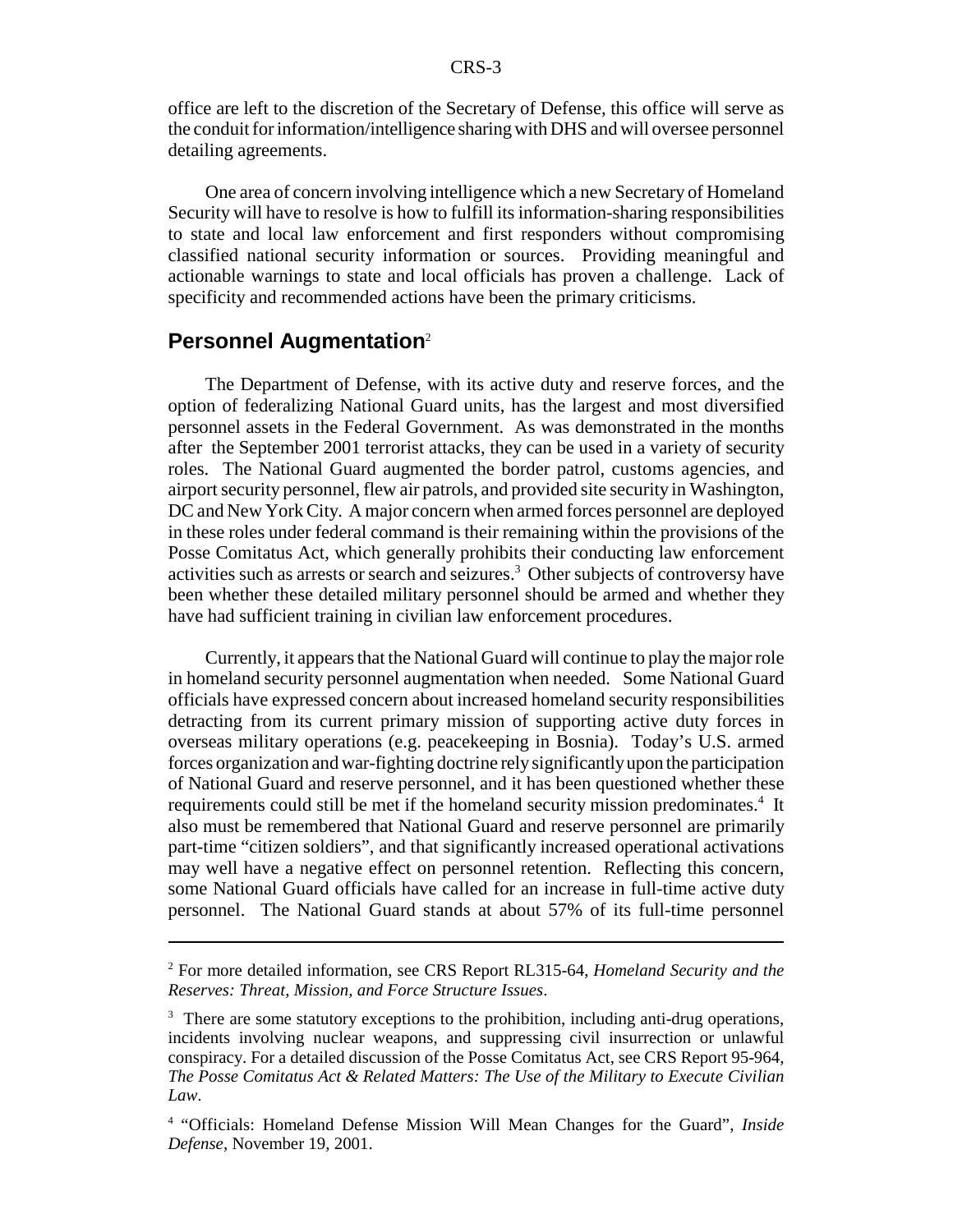requirement, and the Army has developed a plan to bring that level up to 71% before  $2011<sup>5</sup>$ 

## **Northern Command**<sup>6</sup>

DOD has also created a new combatant command, Northern Command or NORTHCOM. NORTHCOM's mission is to:

Conduct operations to deter, prevent, and defeat threats and aggression aimed at the United States, its territories, and interests within the assigned area of responsibility; and, as directed by the President or Secretary of Defense, provide military assistance to civil authorities including incidence management operations.7

NORTHCOM's area of responsibility comprises the air, land, and sea approaches (to 500 nautical miles) to the United States, the continental United States itself, Alaska, Canada, Mexico, Puerto Rico, and the Virgin Islands. Hawaii and the U.S. territories and possessions in the Pacific remain the responsibility of the Pacific Command.

With regard to deterrence, the primary contribution of NORTHCOM will be its North American Aerospace Defense Command (NORAD). Since the September 2001 airliner attacks on the World Trade Center and the Pentagon, NORAD, whose Cold War mission focused on protection from Soviet missile and bomber attacks, has shifted significant attention to domestic airway security. It has recently improved its coordination/communication capability with the Federal Aviation Administration's domestic air traffic control system in order to able to respond to a potential repetition of the September 11, 2001 attacks. NORTHCOM may also contribute to homeland security deterrence efforts in its command of any National Guard units that are federalized for that mission. NORTHCOM will not have authority over the U.S. Coast Guard, which has been transferred to the new Department of Homeland Security.

# **Response to Terrorist Incidents**

## **Northern Command**

Little information regarding the new command has been released. Though activated on October 1, 2002, it is not expected to be fully operational until October

<sup>5</sup> "Senate Budget Resolution Calls for More Full-time Guard Troops," *Inside Defense*, April 1, 2002.

<sup>6</sup> For more detailed information, see CRS Report RS21322, *Homeland Security: The Establishment and Implementation of Northern Command*.

<sup>&</sup>lt;sup>7</sup> Testimony of Assistant Secretary of Defense for Homeland Defense before the House Armed Services Subcommittee on Readiness. March 13, 2003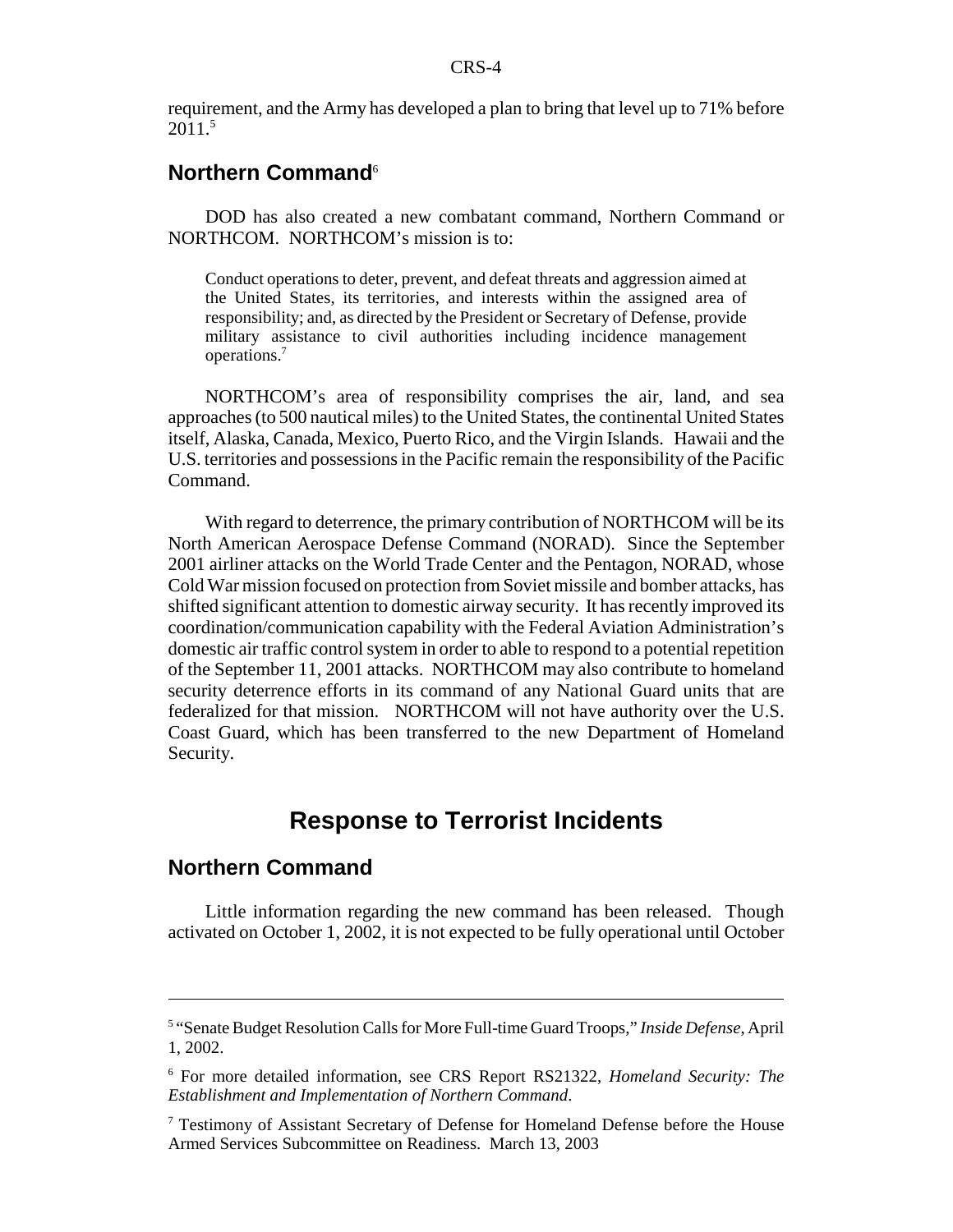2003.<sup>8</sup> Its headquarters is at Peterson Air Force Base in Colorado Springs, CO, and its commander is Air Force General Edward Eberhart. As noted, NORTHCOM will subsume the existing North American Aerospace Defense Command (NORAD), which the United States operates jointly with Canada. It is not yet clear what, if any, role the Canadian military will play within NORTHCOM, aside from its continuing participation in NORAD.

The new Northern Command does not have a large number of active duty personnel or units permanently assigned to it, but rather has units "earmarked" for potential assignment as events warrant. National Guard units, if federalized for homeland security operations, will come under NORTHCOM command.

Formerly, the Joint Forces Command's Joint Force Headquarters-Homeland Security coordinated the land and maritime defense of the continental United States, and all military assistance to civilian authorities. Subordinate to this headquarters is the Joint Task Force-Civil Support (CST-CS) which provides command and control for DOD units deployed in response to any incident involving chemical, biological, nuclear, radiological, or high-yield conventional explosives. Generally, these units are deployed only upon the request of state or local officials to the President. The JTF-CS, and the units deployed under its command, remain under the direction of the lead federal civilian agency at the incident site.<sup>9</sup> These Joint Forces Command headquarters units are transferring to the new NORTHCOM. It is also expected that NORTHCOM will expand upon the efforts of the JTF-CS to establish and maintain close coordination with state and local authorities.

# **Chemical, Biological, Radiological, and Nuclear Incident Response**

The Department of Defense remains the greatest federal repository of resources for responding to a chemical, biological, radiological, or Nuclear (CBRN) incident. It is anticipated that civilian authorities will eventually develop better capabilities to deal with CBRN incidents, however for the foreseeable future there will be continued reliance upon DOD assets.

**U.S. Army Soldier and Biological-Chemical Command.** In 1996, Congress directed the Department of Defense to organize a joint service Chemical and Biological Rapid Response Team (CB-RRT) to support civilian authorities (P.L. 104-201, Sec. 1414). This team was established in 1997 under the U.S. Army Soldier and Biological-Chemical Command. CB-RRT's mission is to deploy and coordinate DOD's technical assistance in support of the federal lead agency (FBI or FEMA) in both crisis and consequence management of an incident involving chemical or biological agents. The CB-RRT may also deploy for designated National Security Special Events (e.g. the Olympics, presidential inaugurations, etc.).

<sup>8</sup> "Command Merger Likely to Leave Behind Staff for U.S. NORTHCOM", *Inside Defense*, August 29, 2002.

<sup>&</sup>lt;sup>9</sup> For crisis response, the lead federal agency is the Federal Bureau of Investigation, and for consequence management it is the Federal Emergency Management Agency..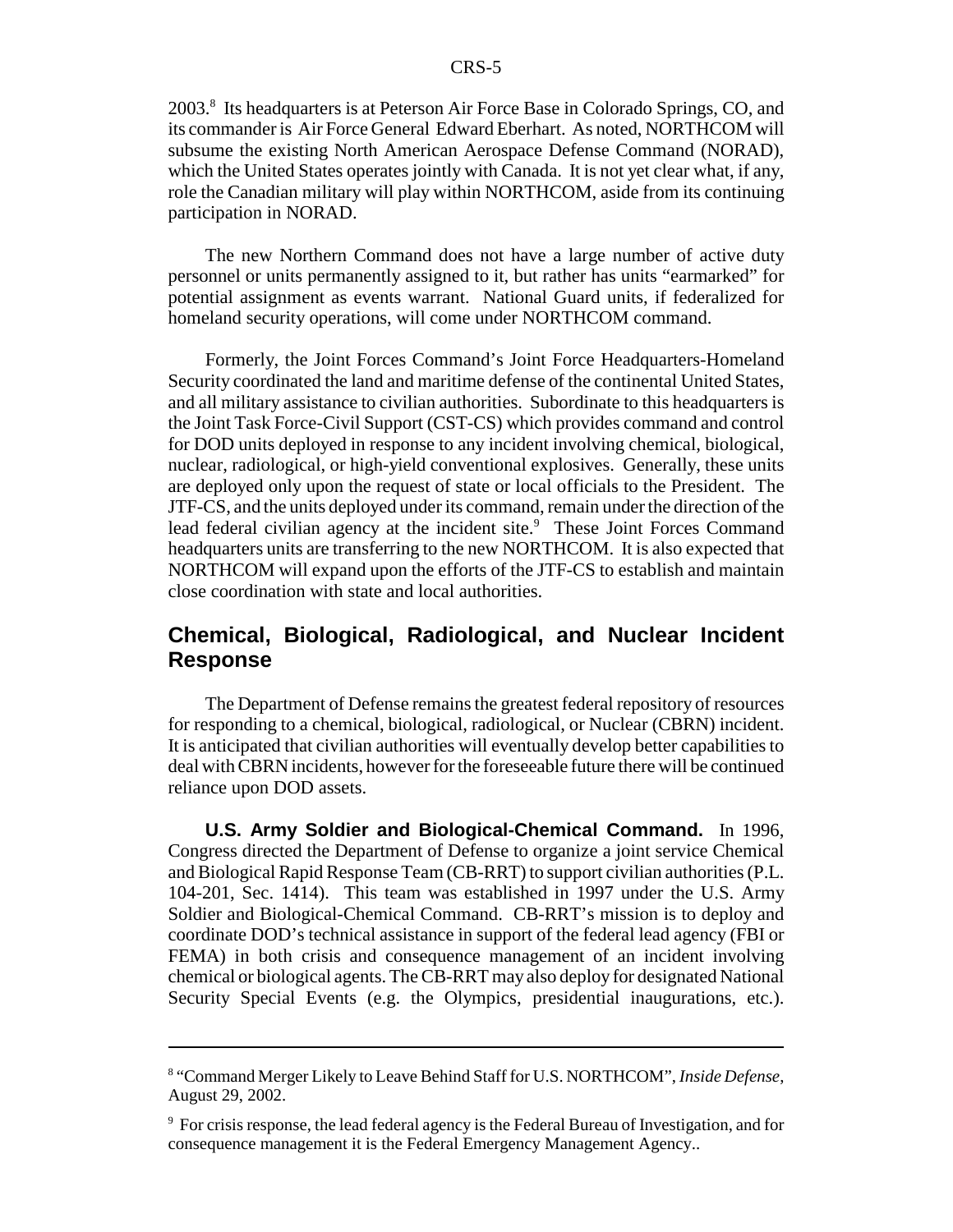Headquartered at Aberdeen Proving Ground, MD, the CB-RTT would coordinate the CB incident response activities of the following DOD assets:

- U.S. Army Technical Escort Unit
- U.S. Army Edgewood Chemical and Biological Center
- ! U.S. Army Medical Command Special Medical Augmentation Response Teams and Regional Medical Commands
- ! U.S. Army Medical Research Institute for Infectious Diseases
- U.S. Navy Environmental Health Center
- ! U.S. Marine Corps Chemical-Biological Incident Response Force
- National Guard Weapons of Mass Destruction-Civil Support Teams
- $\bullet$  U.S. Army 52<sup>nd</sup> Ordnance Group (explosive ordnance disposal)

 Brief descriptions of the units most likely to be deployed to a chemical or biological incident are provided below.

**National Guard Weapons of Mass Destruction-Civil Support Teams.** The National Guard Weapons of Mass Destruction Civil Support Teams (WMD-CST) are full-time active duty personnel whose mission is to assess a suspected CBRN incident, advise civilian authorities, and expedite the arrival of additional military personnel. Each team consists of 22 personnel and is equipped with CBRN detection, analysis, and protective equipment. Congress has authorized 55 WMD-CSTs, ensure that each state and territory would have a team.

Of the 55 teams authorized, 27 have received certification of the requisite training and equipment. The remainder are still being staffed and equipped. The certified teams are located in : Colorado, Georgia, Illinois, California, Massachusetts, Missouri, New York, Pennsylvania, Texas, Washington, Alaska, Arizona, Arkansas, California, Florida, Hawaii, Idaho, Iowa, Kentucky, Louisiana, Maine, Minnesota, New Mexico, Ohio, Oklahoma, South Carolina, and Virginia.

**U.S. Army Technical Escort Unit.** Established in 1944, the Technical Escort Unit is the longest-standing chemical and biological weapons unit in DOD. Its mission is to conduct rapid deployment to provide chemical and biological advice, verification, detection, mitigation, decontamination, escort, and remediation of chemical and biological devices or hazards worldwide. In accomplishing this mission, it has provided support to, among others, the Federal Bureau of Investigation, the Federal Emergency Management Agency, the Environmental Protection Agency, and the United Nations. The Technical Escort unit has also deployed in the United States as part of security operations at national political conventions, NATO conferences, presidential inaugurations and State of the Union addresses, and the Olympics. Headquartered at Aberdeen Proving Ground, MD, it has subordinate units stationed at Dugway Proving Ground, UT, Fort Belvoir, VA, and Pine Bluff Arsenal, AR.<sup>10</sup>

**U.S. Marine Corps Chemical-Biological Incident Response Force.** The Marines' Chemical-Biological Incident Response Force (CBIRF) was

<sup>&</sup>lt;sup>10</sup> For further information, see [http://teu.sbccom.army.mil/factsheet].